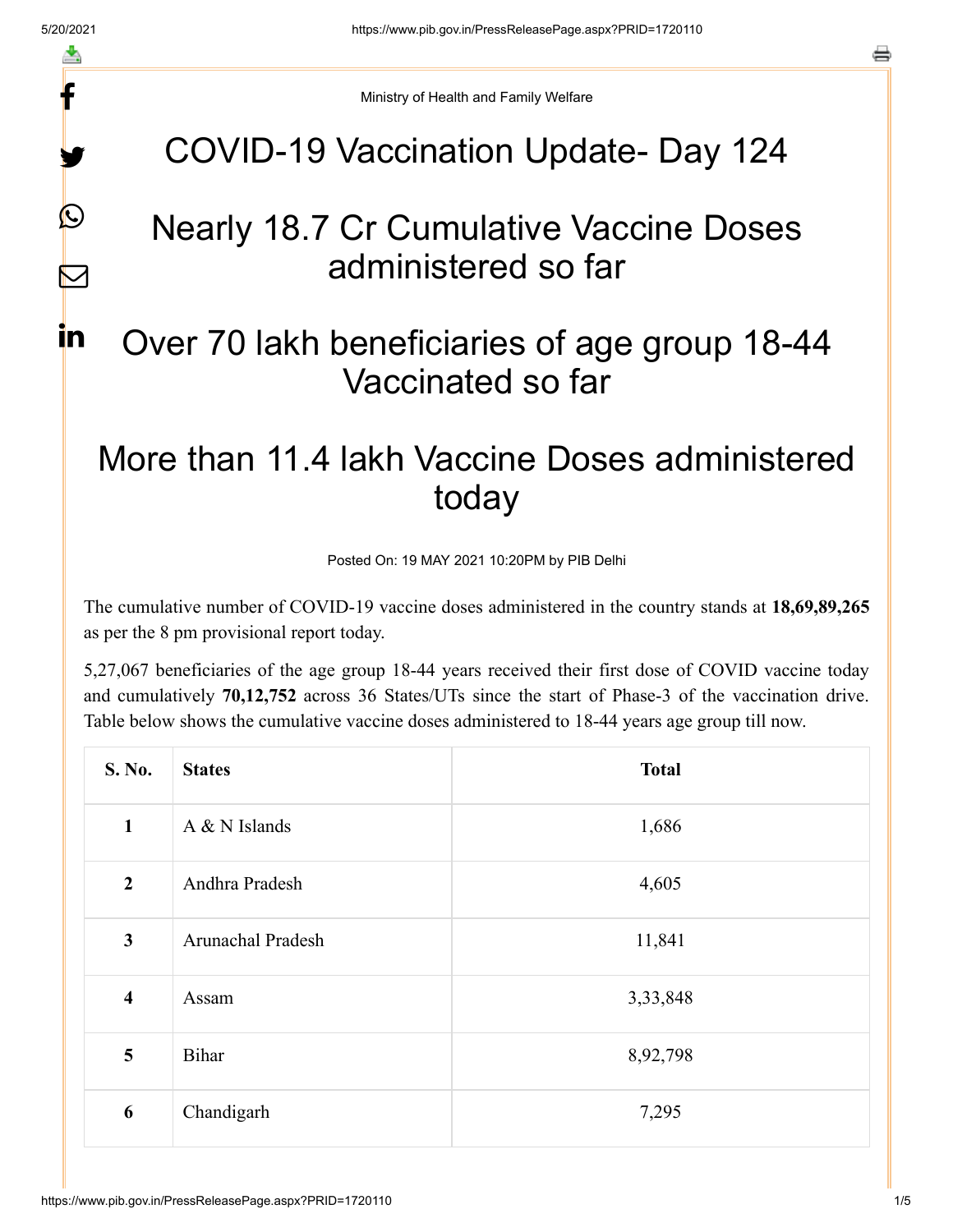| f          | $\overline{7}$   | Chhattisgarh         | 1,028            |  |
|------------|------------------|----------------------|------------------|--|
|            | $\pmb{8}$        | Dadra & Nagar Haveli | 7,530            |  |
|            | $\boldsymbol{9}$ | Daman & Diu          | 7,217            |  |
| $\bigcirc$ | ${\bf 10}$       | Delhi                | 8,20,015         |  |
|            | 11               | Goa                  | 19,537           |  |
| in         | 12               | Gujarat              | 5,13,695         |  |
|            | 13               | Haryana              | 5,83,988         |  |
|            | 14               | Himachal Pradesh     | 19,694           |  |
|            | 15               | Jammu & Kashmir      | 32,320           |  |
|            | 16               | Jharkhand            | 2,29,131         |  |
|            | $17\,$           | Karnataka            | 1,29,980         |  |
|            | 18               | Kerala               | 7,401            |  |
|            | 19               | Ladakh               | 2,009            |  |
|            | 20               | Lakshadweep          | $\boldsymbol{0}$ |  |
|            | 21               | Madhya Pradesh       | 3,29,106         |  |
|            | 22               | Maharashtra          | 6,65,925         |  |
|            | 23               | Manipur              | 6,068            |  |
|            | 24               | Meghalaya            | 13,761           |  |
|            | 25               | Mizoram              | 6,139            |  |
|            | 26               | Nagaland             | 7,367            |  |
|            |                  |                      |                  |  |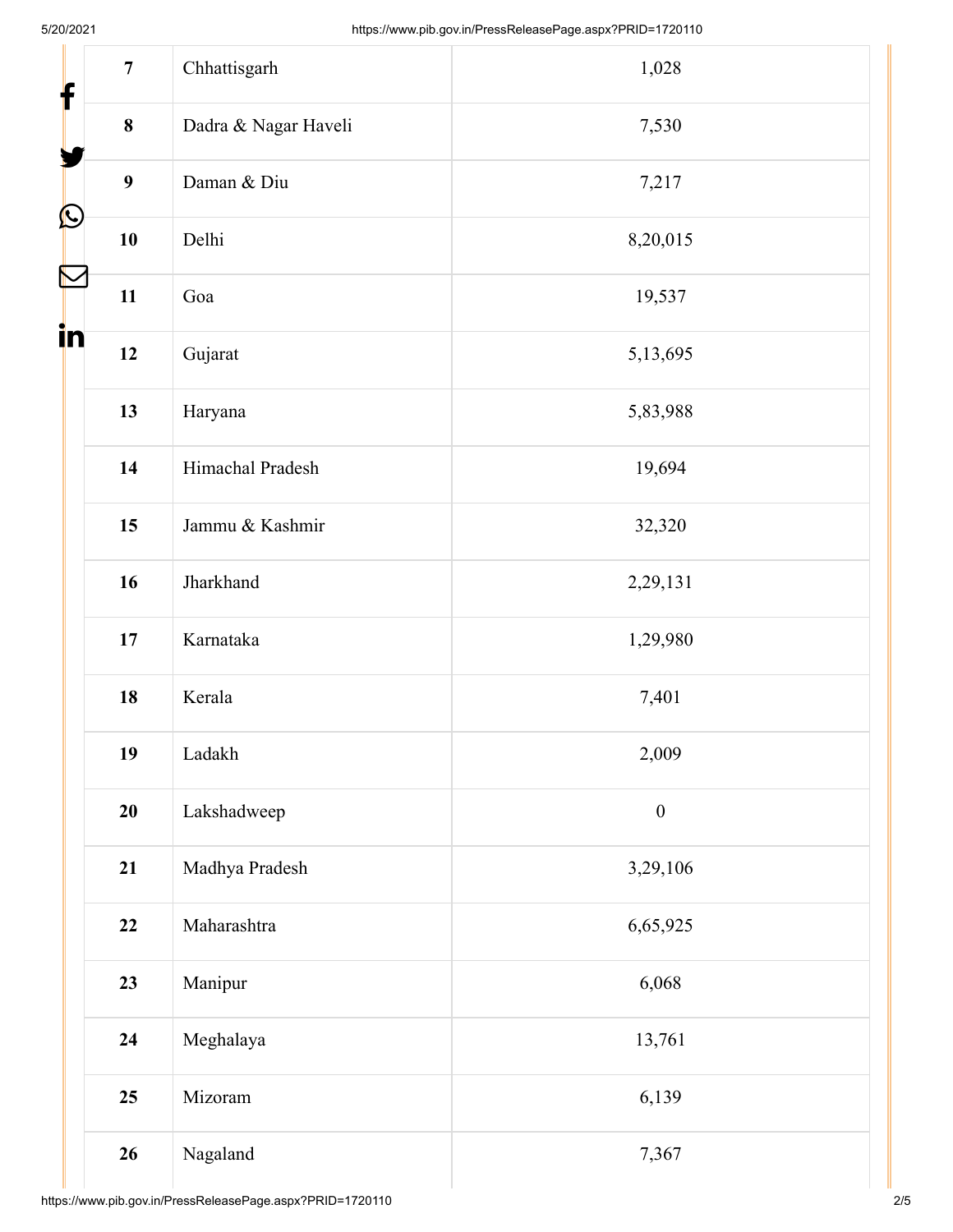| f                                 | 27           | Odisha               | 2,14,164       |
|-----------------------------------|--------------|----------------------|----------------|
| Y                                 | 28           | Puducherry           | $\overline{4}$ |
|                                   | 29           | Punjab               | 8,704          |
| $\boldsymbol{\mathsf{Q}}$         | 30           | Rajasthan            | 10,59,158      |
| $\color{red} \blacktriangleright$ | 31           | Sikkim               | 2,570          |
| i <mark>n</mark>                  | 32           | Tamil Nadu           | 41,319         |
|                                   | 33           | Telangana            | 500            |
|                                   | 34           | Tripura              | 34,156         |
|                                   | 35           | <b>Uttar Pradesh</b> | 7,47,080       |
|                                   | 36           | Uttarakhand          | 1,75,452       |
|                                   | 37           | West Bengal          | 75,661         |
|                                   | <b>Total</b> |                      | 70,12,752      |

The total of 18,69,89,265 include 96,85,597 Healthcare Workers (HCWs) who have taken the 1<sup>st</sup> dose and  $66,67,071$  HCWs who have taken the  $2<sup>nd</sup>$  dose,  $1,46,34,130$  Frontline Workers (FLWs) ( $1<sup>st</sup>$  dose), **82,56,235** FLWs (2<sup>nd</sup> dose), and **70,12,752** for 18-44 years of age group (1<sup>st</sup> dose). **5,83,40,325** for over 45 years old to 60 years old  $(1<sup>st</sup> Does), 94,34,731$  for over 45 years old to 60 years old  $(2<sup>nd</sup> dose),$ **5,49,33,136** for above 60 years (1<sup>st</sup> Dose) and **1,80,25,288** for above 60 years (2<sup>nd</sup> Dose).

| <b>HCWs</b> | $1st$ Dose | 96,85,597   |
|-------------|------------|-------------|
|             | $2nd$ Dose | 66,67,071   |
| <b>FLWs</b> | $1st$ Dose | 1,46,34,130 |
|             | $2nd$ Dose | 82,56,235   |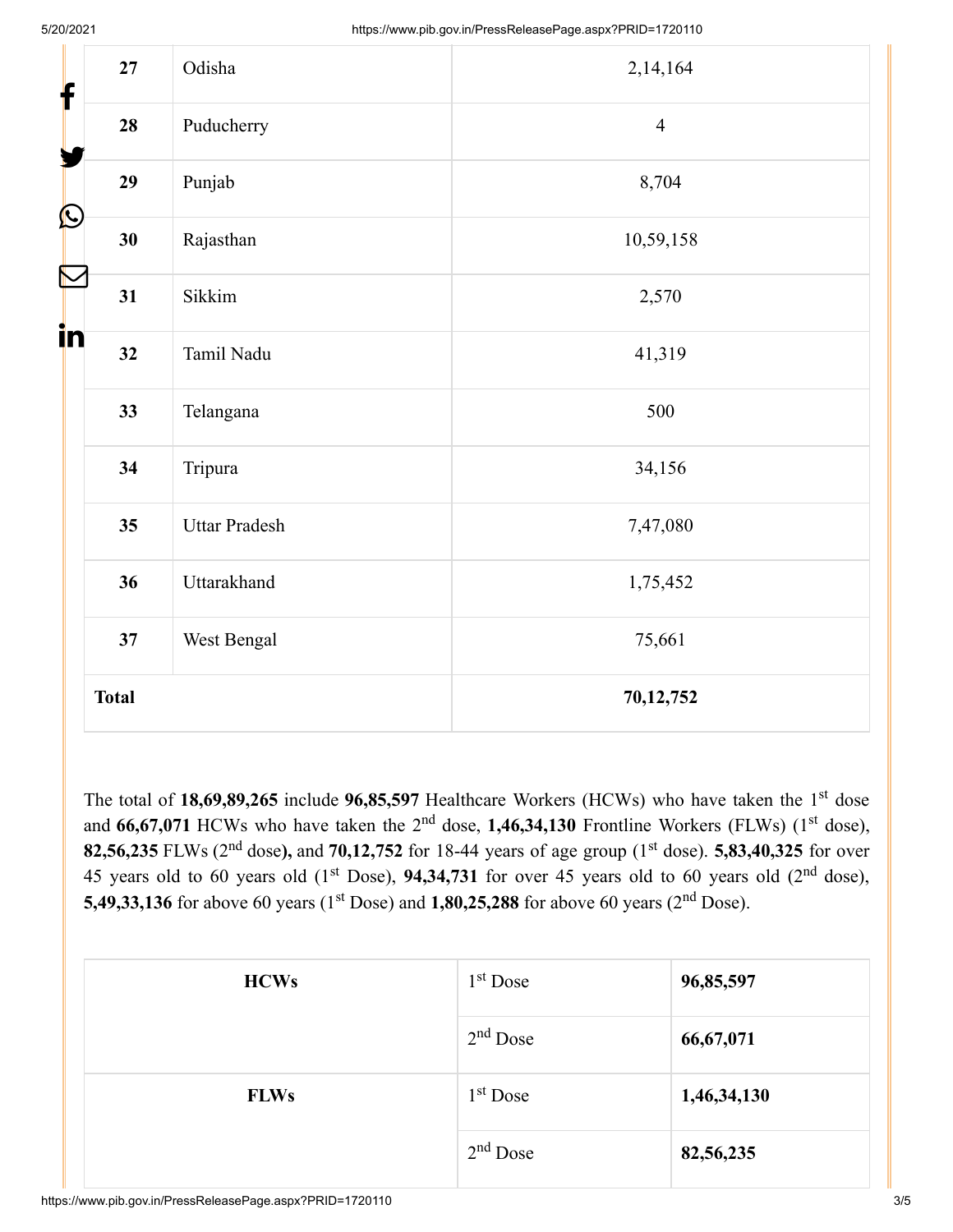| Age Group 18-44 years<br>f  | $1st$ Dose | 70,12,752    |
|-----------------------------|------------|--------------|
| Age Group 45 to 60 years    | $1st$ Dose | 5,83,40,325  |
|                             | $2nd$ Dose | 94, 34, 731  |
| $\bigcirc$<br>Over 60 years | $1st$ Dose | 5,49,33,136  |
| $\blacktriangleright$       | $2nd$ Dose | 1,80,25,288  |
| in<br><b>Total</b>          |            | 18,69,89,265 |

As on Day-124 of the vaccination drive (19<sup>th</sup> May, 2021), total 11,45,569 vaccine doses were given. 9,91,831 beneficiaries were vaccinated for  $1<sup>st</sup>$  dose and 1,53,738 beneficiaries received  $2<sup>nd</sup>$  dose of vaccine as per the provisional report till 8 P.M. Final reports would be completed for the day by late tonight.

| <b>HCWs</b>              | $1st$ Dose | 11,340   |
|--------------------------|------------|----------|
|                          | $2nd$ Dose | 7,723    |
| <b>FLWs</b>              | $1st$ Dose | 60,385   |
|                          | $2nd$ Dose | 19,261   |
| <b>18-44 years</b>       | $1st$ Dose | 5,27,067 |
| 45 to 60 years           | $1st$ Dose | 2,81,967 |
|                          | $2nd$ Dose | 81,634   |
| Over 60 years            | $1st$ Dose | 1,11,072 |
|                          | $2nd$ Dose | 45,120   |
| <b>Total Achievement</b> | $1st$ Dose | 9,91,831 |

### **Date: 19<sup>th</sup> May, 2021 (124<sup>th</sup> Day)**